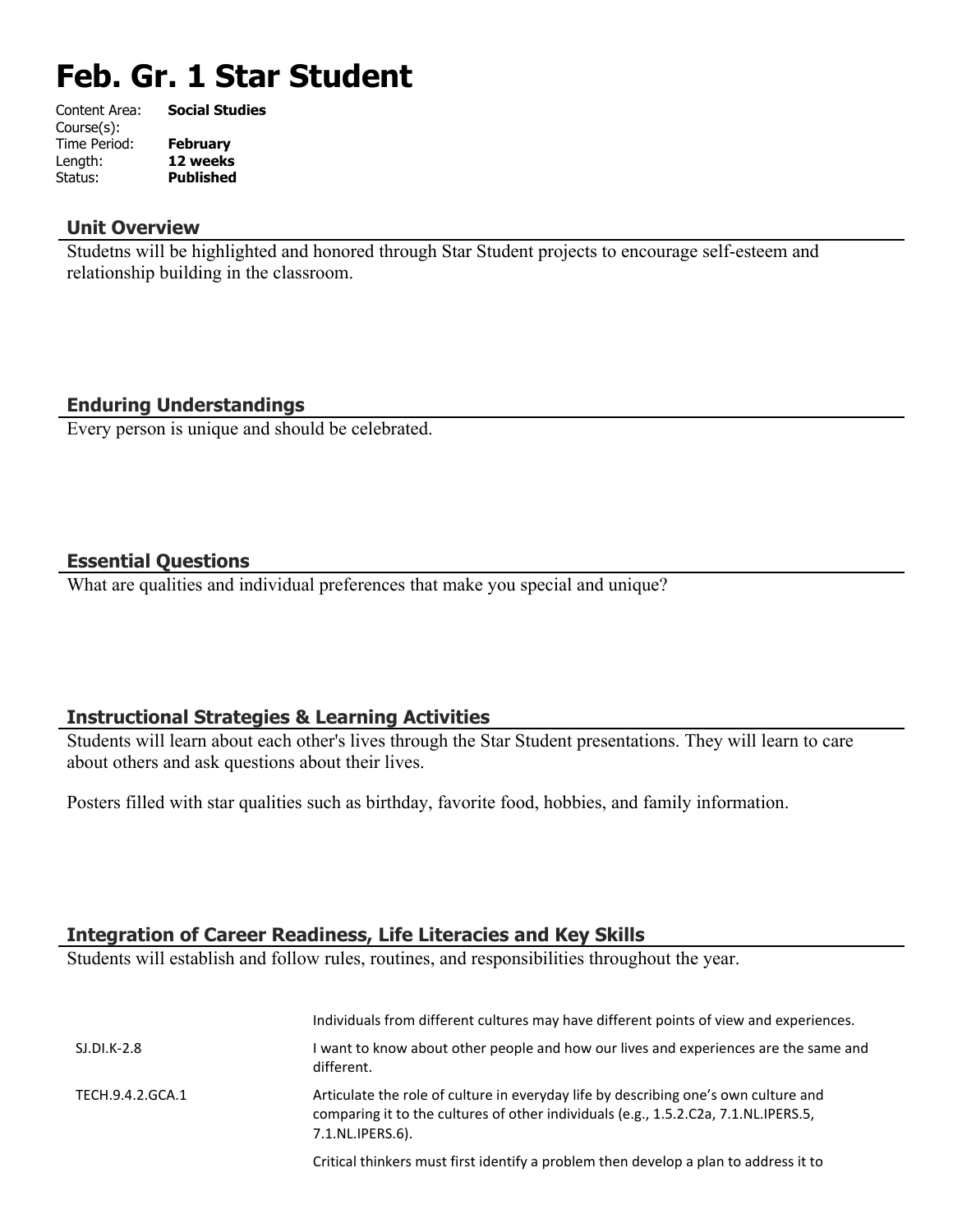|                 | effectively solve the problem.                                                                                                                              |
|-----------------|-------------------------------------------------------------------------------------------------------------------------------------------------------------|
| $SJ.DI.K-2.7$   | I can describe some ways that I am similar to and different from people who share my<br>identities and those who have other identities.                     |
|                 | Gathering and evaluating knowledge and information from a variety of sources, including<br>global perspectives, fosters creativity and innovative thinking. |
| $SI.ID.K-2.2$   | I can talk about interesting and healthy ways that some people who share my group<br>identities live their lives.                                           |
| SJ.DI.K-2.10    | I find it interesting that groups of people believe different things and live their daily lives in<br>different ways.                                       |
| TECH.9.4.2.CT.2 | Identify possible approaches and resources to execute a plan (e.g., 1.2.2.CR1b, 8.2.2.ED.3).                                                                |
| TECH.9.4.2.CI.2 | Demonstrate originality and inventiveness in work (e.g., 1.3A.2CR1a).                                                                                       |
| WRK.9.2.2.CAP.1 | Make a list of different types of jobs and describe the skills associated with each job.                                                                    |
| TECH.9.4.2.CT.3 | Use a variety of types of thinking to solve problems (e.g., inductive, deductive).                                                                          |
| $SJ.ID.K-2.4$   | I can feel good about myself without being mean or making other people feel bad.                                                                            |
| SJ.ID.K-2.3     | I know that all my group identities are part of me-but that I am always ALL me.                                                                             |
| $SJ.ID.K-2.1$   | I know and like who I am and can talk about my family and myself and name some of my<br>group identities.                                                   |
| SJ.ID.K-2.5     | I see that the way my family and I do things is both the same as and different from how<br>other people do things, and I am interested in both.             |
| SJ.JU.K-2.11    | I know my friends have many identities, but they are always still just themselves.                                                                          |
| TECH.9.4.2.CI.1 | Demonstrate openness to new ideas and perspectives (e.g., 1.1.2.CR1a, 2.1.2.EH.1,<br>6.1.2. Civics CM. 2).                                                  |
|                 | Different types of jobs require different knowledge and skills.                                                                                             |

## **Technology and Design Integration**

Students will interact with the Smartboard throughout the unit with student photographs.

CS.K-2.8.1.2.CS.1 Select and operate computing devices that perform a variety of tasks accurately and quickly based on user needs and preferences.

#### **Interdisciplinary Connections**

Students will establish rules of speaking in front of a group. Students will listen to others with care and ask questions related to their star student board. Students will write a complimentary letter to their classmates.

| LA.W.1.1    | Write opinion pieces in which they introduce the topic or name the book they are writing<br>about, state an opinion, supply a reason for the opinion, and provide some sense of<br>closure. |
|-------------|---------------------------------------------------------------------------------------------------------------------------------------------------------------------------------------------|
| LA.SL.1.1   | Participate in collaborative conversations with diverse partners about grade 1 topics and<br>texts with peers and adults in small and larger groups.                                        |
| LA.SL.1.1.A | Follow agreed-upon norms for discussions (e.g., listening to others with care, speaking one<br>at a time about the topics and texts under discussion).                                      |
| LA.SL.1.1.B | Build on others' talk in conversations by responding to the comments of others through<br>multiple exchanges.                                                                               |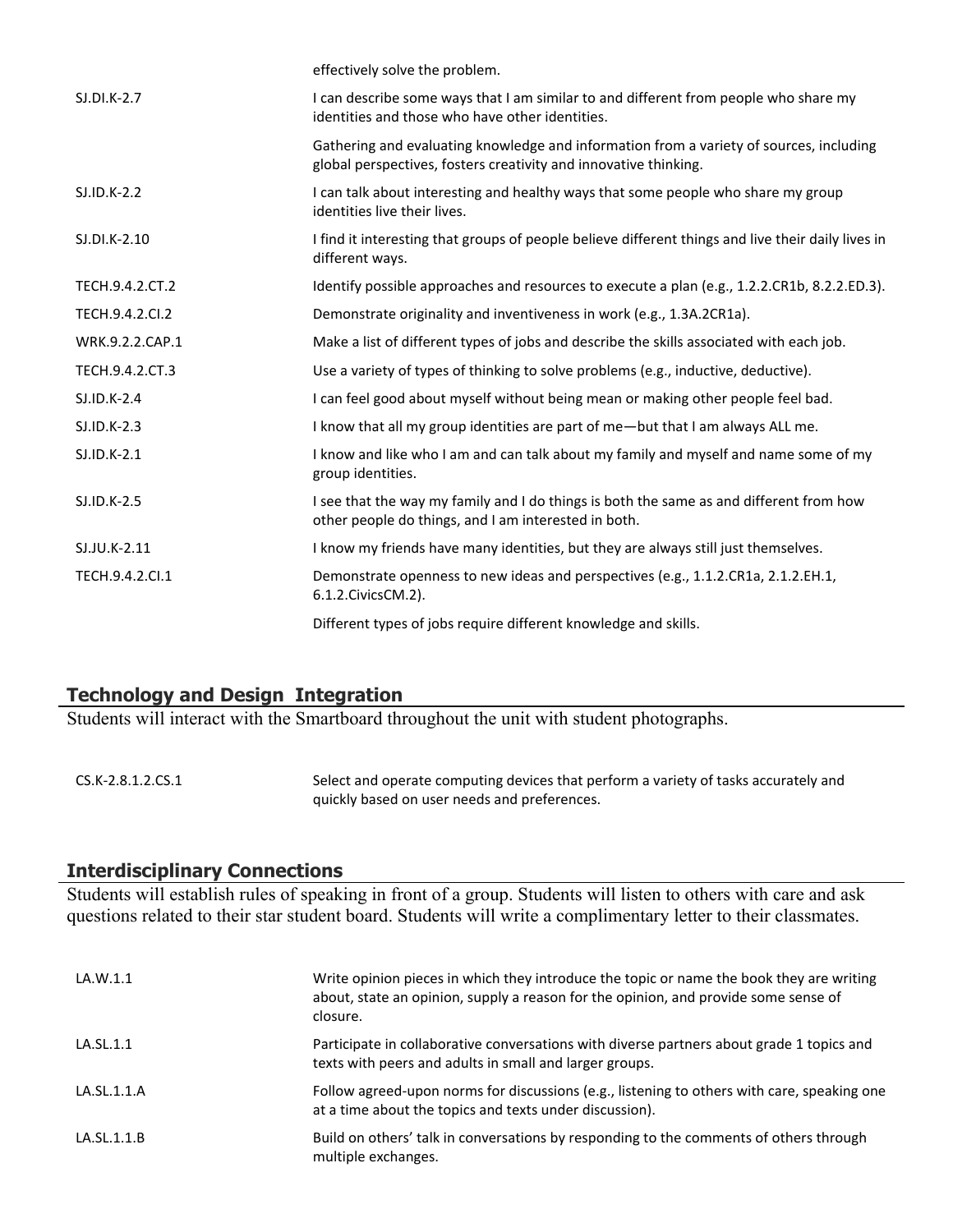| LA.SL.1.1.C | Ask questions to clear up any confusion about the topics and texts under discussion. |
|-------------|--------------------------------------------------------------------------------------|
| LA.RL.1.1   | Ask and answer questions about key details in a text.                                |

## **Differentiation**

- Understand that gifted students, just like all students, come to school to learn and be challenged.
- Pre-assess your students. Find out their areas of strength as well as those areas you may need to address before students move on.
- Consider grouping gifted students together for at least part of the school day.
- Plan for differentiation. Consider pre-assessments, extension activities, and compacting the curriculum.
- Use phrases like "You've shown you don't need more practice" or "You need more practice" instead of words like "qualify" or "eligible" when referring to extension work.
- Encourage high-ability students to take on challenges. Because they're often used to getting good grades, gifted students may be risk averse.

#### **Definitions of Differentiation Components**:

- $\circ$  Content the specific information that is to be taught in the lesson/unit/course of instruction.
- o Process how the student will acquire the content information.
- o Product how the student will demonstrate understanding of the content.
- o Learning Environment the environment where learning is taking place including physical location and/or student grouping

#### **Differentiation occurring in this unit:**

Students will receive individual support or challenges as needed with the curriculum materials.

#### **Modifications & Accommodations**

Refer to QSAC EXCEL SMALL SPED ACCOMMOCATIONS spreadsheet in this discipline.

#### **Modifications and Accommodations used in this unit:**

IEP and 504 Accommodations will be utilized.

#### **Benchmark Assessments**

**Benchmark Assessments** are given periodically (e.g., at the end of every quarter or as frequently as once per month) throughout a school year to establish baseline achievement data and measure progress toward a standard or set of academic standards and goals.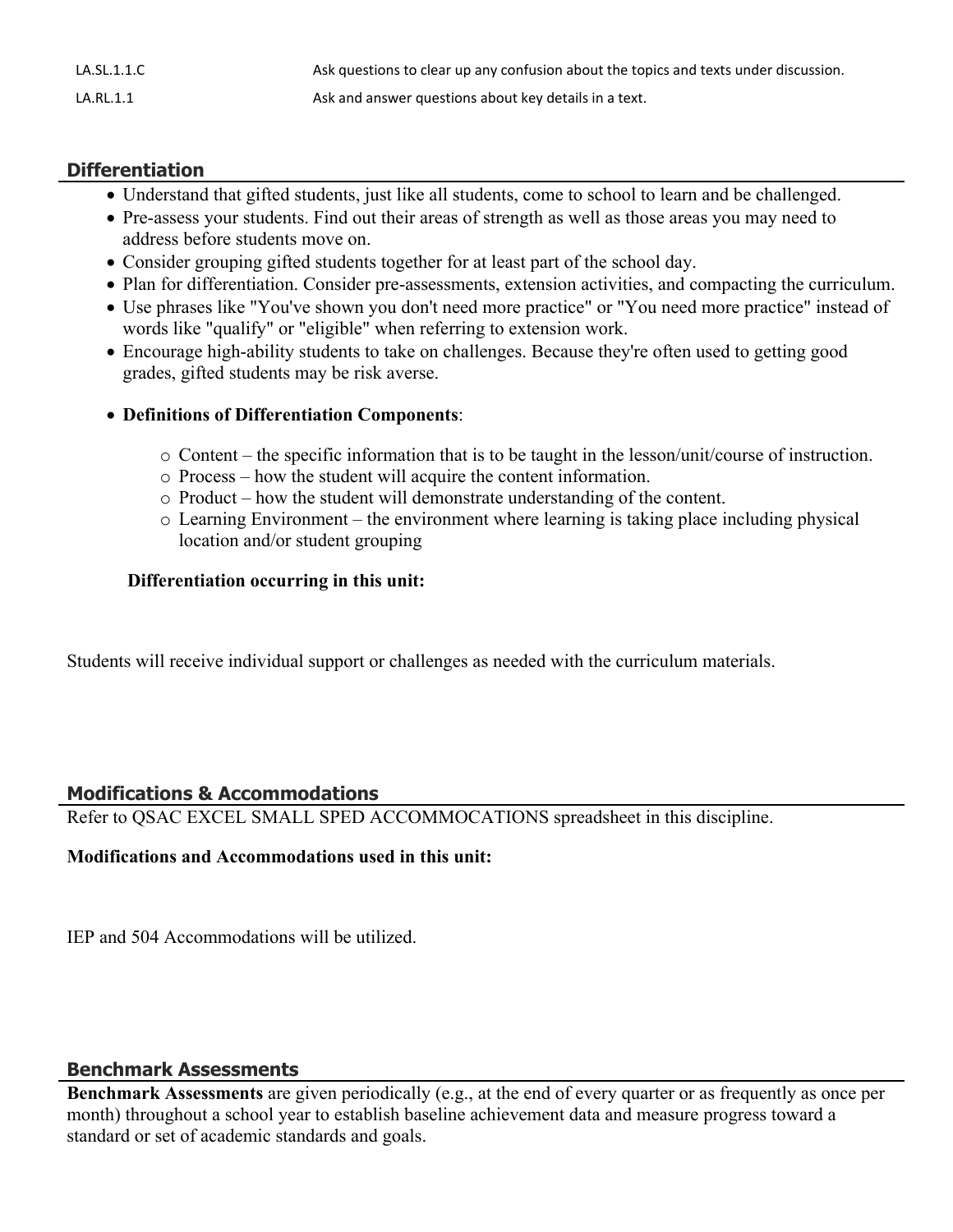#### **Schoolwide Benchmark assessments:**

Aimsweb benchmarks 3X a year

Linkit Benchmarks 3X a year

DRA

## **Additional Benchmarks used in this unit:**

Star Student project and student participation

## **Formative Assessments**

Assessment allows both instructor and student to monitor progress towards achieving learning objectives, and can be approached in a variety of ways. **Formative assessment** refers to tools that identify misconceptions, struggles, and learning gaps along the way and assess how to close those gaps. It includes effective tools for helping to shape learning, and can even bolster students' abilities to take ownership of their learning when they understand that the goal is to improve learning, not apply final marks (Trumbull and Lash, 2013). It can include students assessing themselves, peers, or even the instructor, through writing, quizzes, conversation, and more. In short, formative assessment occurs throughout a class or course, and seeks to improve student achievement of learning objectives through approaches that can support specific student needs (Theal and Franklin, 2010, p. 151).

## **Formative Assessments used in this unit:**

Discussion

Writing

Drawing

# **Summative Assessments**

**Summative assessments** evaluate student learning, knowledge, proficiency, or success at the conclusion of an instructional period, like a unit, course, or program. Summative assessments are almost always formally graded and often heavily weighted (though they do not need to be). Summative assessment can be used to great effect in conjunction and alignment with formative assessment, and instructors can consider a variety of